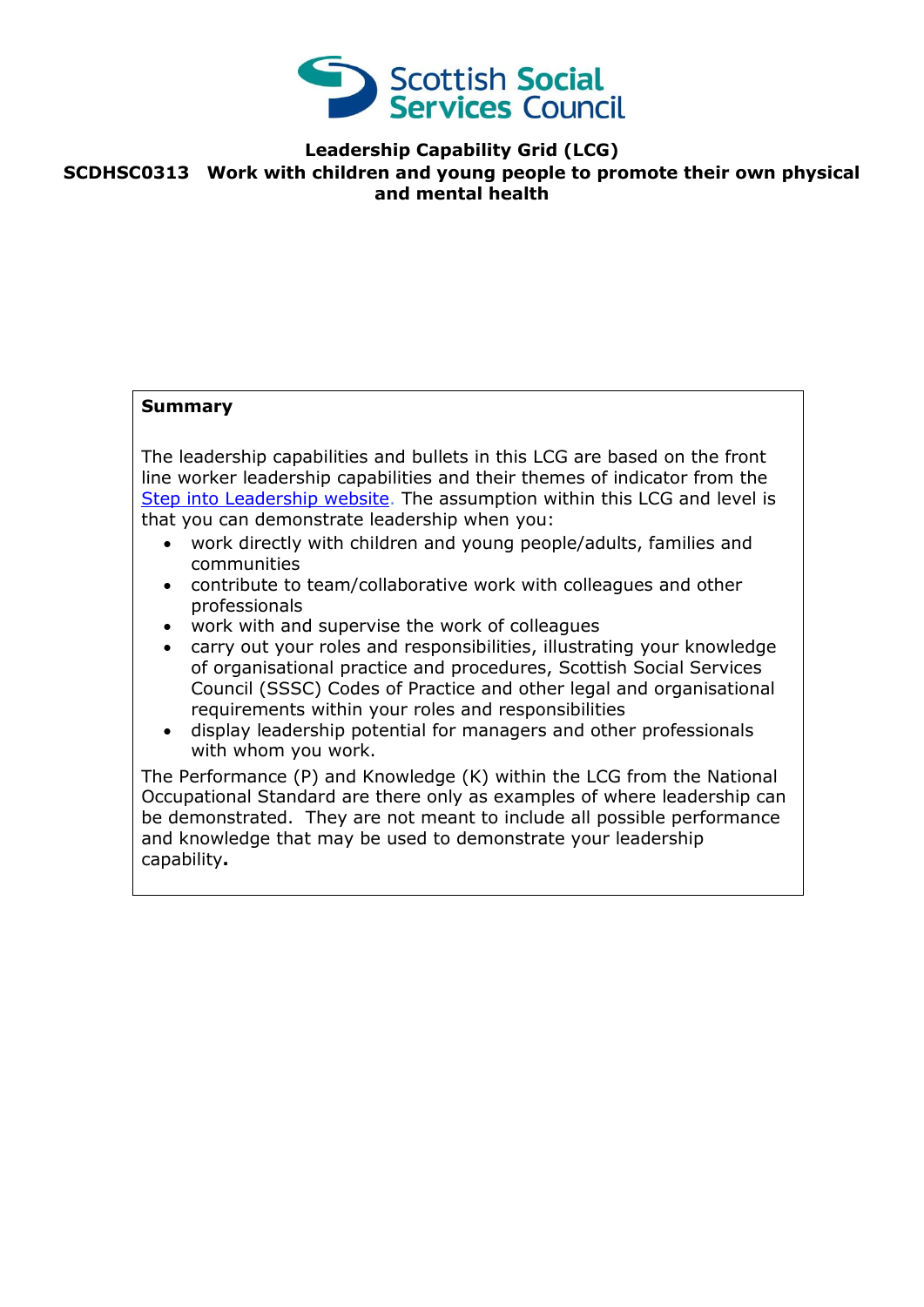

# **Leadership Capability Grid (LCG) SCDHSC0313 Work with children and young people to promote their own physical and mental health**

| Leadership<br>capabilities         | When working with children and young people to promote their own<br>physical and mental health you can demonstrate leadership<br>capabilities by:                                                                                                                                                                                                                                                                                                                                                                                                                                                                                                                                                                                                                                                                                                                                                                                                                       |
|------------------------------------|-------------------------------------------------------------------------------------------------------------------------------------------------------------------------------------------------------------------------------------------------------------------------------------------------------------------------------------------------------------------------------------------------------------------------------------------------------------------------------------------------------------------------------------------------------------------------------------------------------------------------------------------------------------------------------------------------------------------------------------------------------------------------------------------------------------------------------------------------------------------------------------------------------------------------------------------------------------------------|
| <b>Vision</b>                      | Providing a vision for those with whom you work and your organisation when<br>you:<br>• See how best to make a difference when providing active support ( $P1-10$ ,<br>14-15, 17-19, 22-25, 31-32; K1-5, 11, 16, 25-26, 36-37, 42, 44, 46-49-)<br>• Communicate and promote ownership of the vision when working with<br>children and young people (P1-10, 14-15, 17-19, 22-25, 31-32; K1-5, 11,<br>16, 25-26, 36-37, 42, 44, 46-49), accessing extra support (P16, 30; K20,<br>45), working with others (P3, 19, 21, 28), and recording and reporting<br>(P33)<br>• Promote social service values through active participation and<br>personalisation (P1-11, 14-15, 17-19, 22-25, 31-32; K1-5, 11, 13-19;<br>27, 29, 36-37, 42, 44, 46-49) and when working others (P3, 19, 21, 28)<br>• See the bigger picture when demonstrating knowledge and practice of<br>organisational, local and national policies and procedures (P11, 33; K6, 8-<br>$9, 27 - 28, 33 - 38,$ |
| Self-<br>leadership                | Displaying self-leadership when you:<br>• Demonstrate and adapt leadership when working with children and young<br>people to promote their own physical and mental health (P1-10, 14-19,<br>21-25, 28, 30-32; K24, 36-37, 42, 44, 46-49)<br>Improve own leadership by seeking advice (P16, 30; K20) and self<br>$\bullet$<br>reflection $(K24)$<br>• Take intelligent risks when working with children and young people to<br>promote their own physical and mental health (P12-15, 21-28, 32; K38,<br>42, 48, 50)<br>• Demonstrate and promote resilience (P1-10, 14-19, 21-25, 28, 30-32;<br>K <sub>3</sub> , 4, 19, 32, 36-37, 42, 44, 46-49)<br>• Challenge discrimination and oppression (P11; K 1, 4, 31, 37, )                                                                                                                                                                                                                                                   |
| <b>Motivating</b><br>and inspiring | Motivating and inspiring others when you:<br>• Inspire people by personal example $(P1-10, 14-19, 21-25, 28, 30-32;$<br>K14-20, 36-37, 42, 44, 46-49)<br>• Recognise and value the contribution of others ( $P1-10$ , 14-19, 21-25, 28,<br>30-32; K9-10, 20, 36-37, 42, 44, 46-49)<br>• Support the creation of a learning and performance culture ( $P1-11$ , 14;<br>K16-20, 24, 36-37, 42, 44, 46-49)                                                                                                                                                                                                                                                                                                                                                                                                                                                                                                                                                                 |
| <b>Empowering</b>                  | Empowering people when you:<br>• Enable leadership at all levels (P1-10, 14-19, 21-25, 28, 30-32; K8-9;<br>16-20, 36-37, 42, 44, 46-49)<br>• Support the creation of a knowledge and management culture ( $P1-11$ ,<br>14; K16-20, 24, 36-37, 42, 44, 46-49)<br>• Promote professional autonomy (P1-10, 14-19, 21-25, 28, 30-32; K16-<br>20, 36-37, 42, 44, 46-49)                                                                                                                                                                                                                                                                                                                                                                                                                                                                                                                                                                                                      |